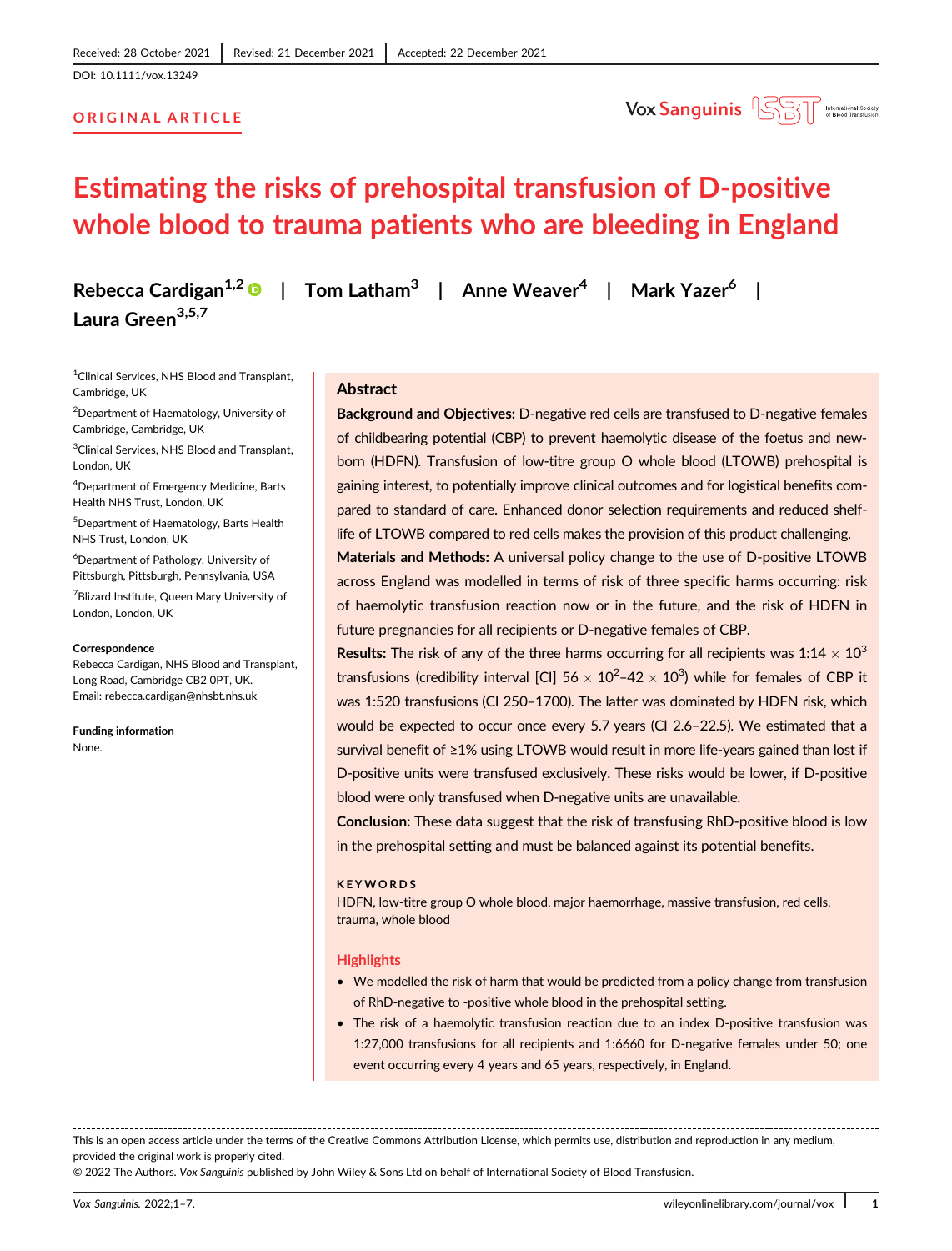• The main risk was that of haemolytic disease of the foetus and newborn, where for every 570 transfusions, one foetal death or disability would be predicted to occur, one event every 5.7 years in England.

# INTRODUCTION

UK guidelines recommend that for females of childbearing age, group O D-negative red blood cells (RBC) should be administered if blood group is unknown, to prevent D alloimmunization, which can lead to haemolytic disease of the foetus and newborn (HDFN) in future pregnancies [1]. Group O D-negative RBC are frequently transfused in the prehospital phase of resuscitation, as it is not possible to predict in advance if the patient is going to be a male or a woman of childbearing age or determine their D type. In the last decade our improved understanding of the biology of acute traumatic coagulopathy has resulted in the development of damage control resuscitation [2–5], which advocates for the rapid and balanced administration of RBC, platelet and plasma as early as possible in the patient's resuscitation. This has improved outcomes for patients compared to the standard of care alone, especially in the prehospital phase of the resuscitation [6–9]. The need to provide early haemostatic resuscitation with plasma has awakened significant interest in the reintroduction of low-titre group O whole blood (LTOWB), due in part to logistical advantages for the clinical team, and the ability to transfuse RBC, plasma and platelets in a 1:1:1 ratio [10–12]. The demand for blood products to be used in the prehospital phase of the resuscitation is likely to grow and blood collectors will need to optimize their procedures to ensure sufficient blood is available for patients both in and out of hospital [13].

Currently, most air ambulances in the United Kingdom carry D-negative RBCs and either dried or thawed plasma. Supply of O D-negative RBCs is a challenge for most blood operators due to the limited numbers of donors (around 8% blood donors in the United Kingdom and United States are Group O D-negative). While in England demand for RBCs has fallen by 24% since 2014, this is not mirrored by a similar decrease in demand for O D-negative RBCs, as noted by other blood collectors [14]. Currently the demand for group O D-negative RBCs is 14% of total RBCs in England, many issued as the next best alternative when those of RhcDe phenotype are unavailable for the treatment of sickle cell disease [15]. The disparity between demand for group O-negative RBCs and the proportion of such donors in the population necessitates significant recruitment activity to enrich the donor pool to meet demand [16]. There is concern regarding the long-term sustainability of supplying group O D-negative RBCs, especially if the demand for prehospital and treatment of sickle cell disease transfusion increases. Due to limited availability, group O D-positive RBCs are sometimes used to resuscitate bleeding trauma patients especially in the prehospital phase of the resuscitation in some jurisdictions [17]. This balance of the risk of D-alloimmunization against providing early balanced resuscitation to injured patients is a particular consideration in relation to the use of LTOWB, which has a shorter shelf life than additive solution containing RBCs, may result in more wastage of the product, but may be more efficacious than current prehospital standard of care in England, that is, RBCs and plasma.

The risk of significant harm due to transfusion of D-positive blood to bleeding trauma patients of unknown D group is likely smaller than historically thought since (a) 75% to 80% of trauma patients are male [18, 19], (b) the proportion of trauma patients that become D-alloimmunized is lower than values for healthy individuals [20, 21] and (c) improvements in the diagnosis and treatment of HDFN have markedly reduced the foetal mortality rate where access to modern foetal-maternal care is available [22]. The aim of this paper was to model the risks of harm from transfusing group O D-positive RBC components to trauma recipients in England who are bleeding in the prehospital setting.

# MATERIALS AND METHODS

# Model of sequence of events required to cause harm and definition of harms

WE calculated the probability of causing immediate and future harm to a D-negative patient resuscitated with D-positive RBCs in the prehospital setting. The harms modelled are the same for RBCs or LTOWB, and therefore, apply to either. We modelled three specific harms:

1. Haemolytic transfusion reaction (HTR) associated with index transfusion of D-positive blood

Major morbidity or mortality due to an HTR caused by pre-existing anti-D in the patient reacting with D-positive red cells that were transfused during haemorrhagic trauma resuscitation. This may be acute or delayed and excludes hyperhaemolysis and ABO incompatibility. Major morbidity was defined as per the Serious Hazards of Transfusion Scheme as: Intensive care or high dependency admission and/or ventilation, renal dialysis and/or renal impairment, evidence of acute intravascular haemolysis (e.g., haemoglobinaemia or severe haemoglobinuria) and life-threatening acute reaction requiring immediate medical intervention, reaction resulting in a low or high haemoglobin level of a degree sufficient to cause risk to life [23].

2. HTR associated with future transfusion of D-positive blood Major morbidity or mortality due to an HTR to a future D-positive transfusion caused by the anti-D that was formed following the transfusion of the index D-positive RBCs during the haemorrhagic trauma resuscitation.

## 3. HDFN

Death or lifelong disability of a foetus or child in a future pregnancy caused by HDFN, following maternal anti-D alloimmunization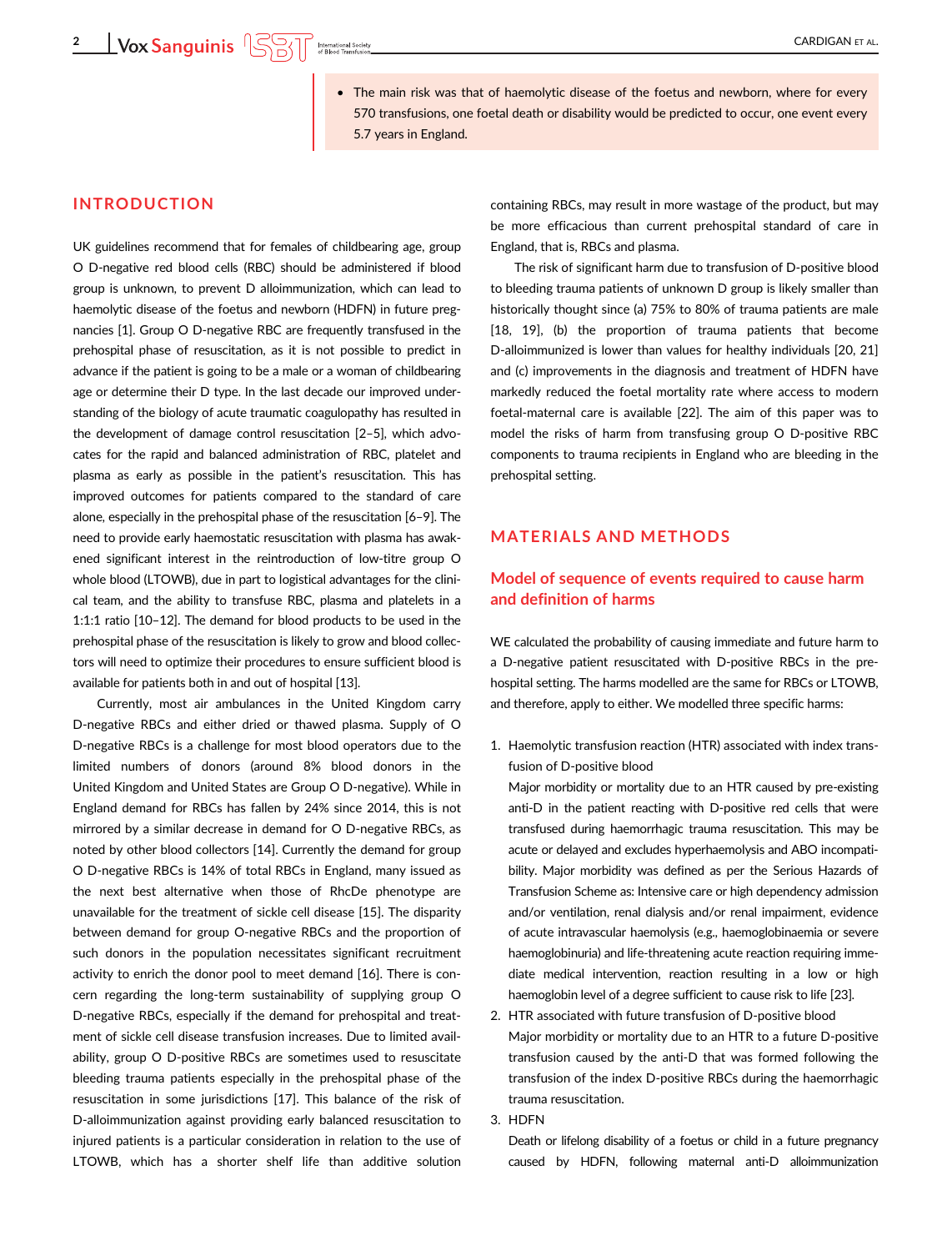

pregnancy with D positive

foetus

X14 foetal death or disability due to HDFN

haemolytic transfusion reaction; WB, whole blood [Colour figure can be viewed at [wileyonlinelibrary.com](http://wileyonlinelibrary.com)]

FIGURE 1 Sequence of events required to cause harm from the transfusion of D-positive red cells in the prehospital setting. HTR,

following the index transfusion of D-positive RBCs during the haemorrhagic trauma resuscitation.

X5 serious

morbidity-mortality

as a result of HTR

These harmful events are dependent on the occurrence of a chain of contingent conditions and possibilities, for example, for an HTR to occur due to the index D-positive transfusion, the patient must have pre-existing anti-D. An estimate of the risk of resultant harm can thus be made from estimates of the probabilities of the necessary prerequisites in the chain for harm to have occurred. Figure 1 presents the chain of events that are necessary for alloimmunization to occur, and for this alloimmunization to result in an HTR to the index transfusion of D-positive blood, future HTR or HDFN.

For the model, we assessed two patient populations: (a) all trauma patients of any sex or D type who require haemorrhagic resuscitation with D-positive RBCs or LTOWB components in the prehospital setting, and (b) the subset of patients who are D-negative females of childbearing potential (CBP, <50 years of age). The latter analysis was included to model the probability of causing harm to the patient population considered to be most at risk.

## Model inputs and key assumptions used

We modelled the chain of upstream events that are necessary for the various harms to occur as a probabilistic graphical model (Figure 1). For each of the events (X1-14) that must happen for one of the three harms in Figure 1 to occur, we can estimate the expected number of events seen per recipient assuming the upstream events have occurred (model inputs N1-14, Table S1). The model inputs are specified in the form of probability distributions, to reflect the level of uncertainty regarding the true value of the input. Where possible, model inputs used published data from the United Kingdom, or if unavailable then published information from the literature was used as described in Table S1.

# Estimation of risk of harm using Monte Carlo simulation

X11 serious

morbidity-mortality as a

result of HTR

The model was calculated by Monte Carlo simulation using the probability distributions assigned as model inputs. The output allows the determination of credibility intervals (CIs) for the expected number of harmful events. The model was calculated over 1000 iterations, where a random value from the model input distribution is assigned to each event for each iteration. By repeating the process over multiple iterations, the frequency histogram for the event of interest converges to the probability distribution for the event and was used to calculate an estimated mean value and CI. The final expectation was expressed in a reciprocal form (number of transfusions expected to cause one harmful event). Calculations were performed using Wolfram Mathematica 12.0. Further details of the model and its calculation are given in Supplementary information.

In addition, for D-negative females under 50, we calculated the percentage reduction in 30-day mortality associated with the use of LTOWB (in terms of life-years gained) that would be equal to life years lost due to HDFN in future arising from the use of D-positive LTOWB for 10,000 bootstrap samples from the Monte Carlo simulation results. The survival data described above was used to calculate the probability that life-years gained would exceed life years lost if the percentage improvement in trauma survival was above a given level compared to current standard of care. For life years lost due to HDFN, we equated either permanent disability or death as 83 life years lost based on current data for UK life expectancy at birth.

## Sensitivity analysis

A sensitivity analysis was undertaken to assess how the level of uncertainty in the individual model input assumptions contributes to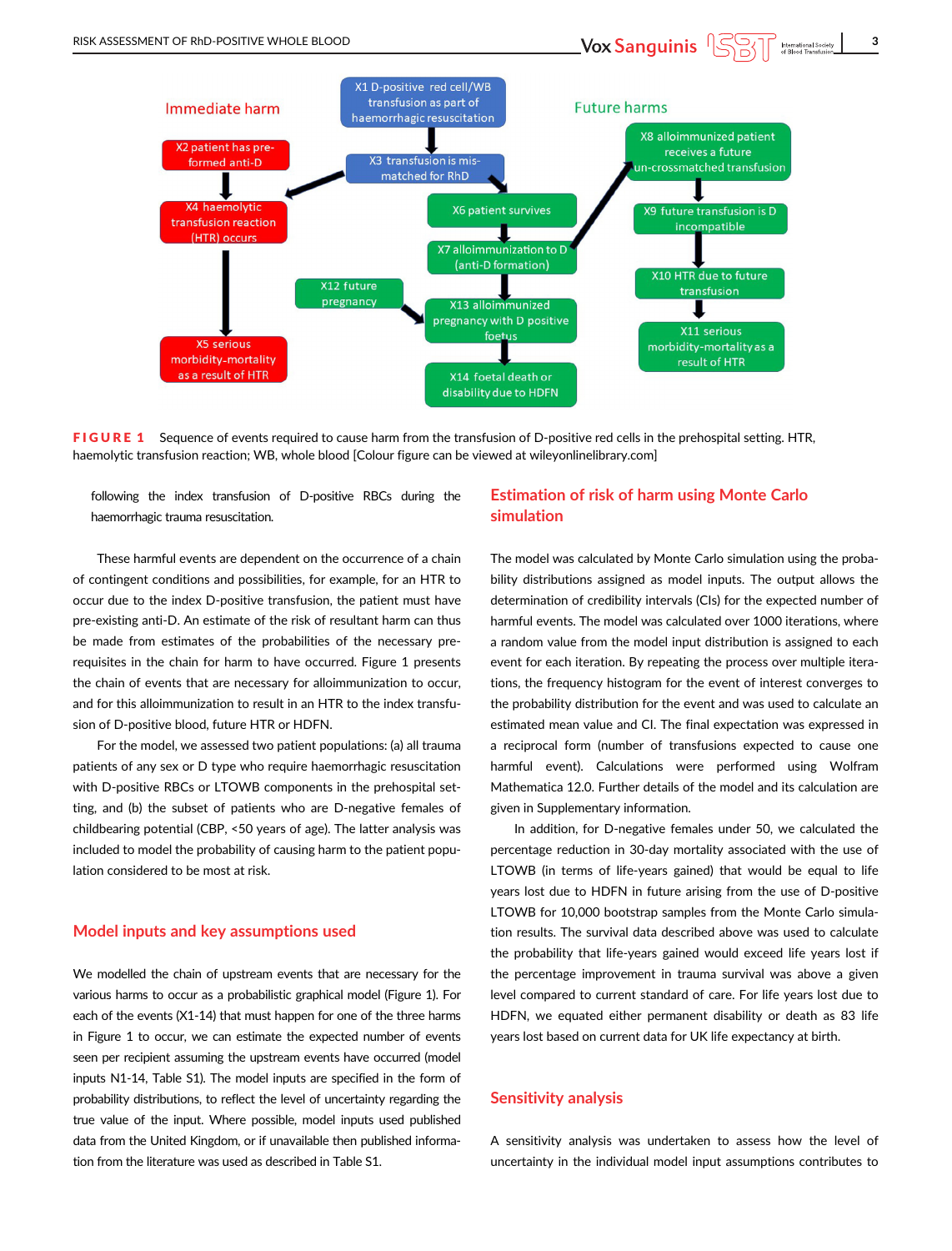**4** Vox Sanguinis  $\sqrt{S(\frac{1}{2})}$  International Society

the overall uncertainty in the estimate of harm. This sensitivity analysis aimed to help prioritize future work to refine the risk estimate. Two complementary approaches were used. First, scatterplot analysis was used to demonstrate the relationship between the final estimate and individual input factors used in the Monte Carlo simulation. Second, a variance-based sensitivity analysis whereby the sensitivity index (S<sub>i</sub>) for model input  $N_i$  represents the average proportional reduction in the variance of the final risk estimate if model input Ni could be fixed at an exact value [24]. Details of calculations are provided in Supplementary information.

# RESULTS

# Overall estimate of risk for all trauma recipients of D-positive RBCs

Results of the model showed that for every 14,000 D-positive transfusions that were administered to all trauma patients of any sex and age, one of the three specific harms (95% CI 5600–42,000) would occur. The frequency of occurrence of the three specific harms is shown in Table 1.

### Risk estimate for D-negative females <50 years of age

For the highest risk subgroup (D-negative females under age 50), the model showed that for every 520 D-positive transfusions, one of any of the three specific harms would occur (CI 250–1700).

The main risk in this population was that of HDFN, where for every 570 transfusions, one foetal death or disability would occur (CI 260–2300), which is higher than the risk of the other two specific harms (contemporary and future HTR).

The data from Table 1 were used to calculate the expected length of time before a specific harm would be expected to occur if a policy of using group O-positive RBCs for prehospital transfusion is introduced universally across England. There are no UK data to estimate how often un-crossmatched blood is transfused prehospital for trauma patients, so we used the data from Stanworth et al. [18] as a

surrogate, who reported the overall incidence of major haemorrhage in trauma as 83 per million patients per year (defined as receiving at least 4 RBC units in the first 24-h of hospital admission) in England, using 2020 population figures for England of 67 million. The results of the modelling demonstrated that the number of years required for any of the three specific harms to occur is 2.5 (CI 1.0–7.5) for all recipients, and 5.2 (CI 2.5–17.3) for D-negative females of CBP (Table 2). HDFN would be expected to occur every 5.7 years in the latter group. Based on the assumptions and data used in this model, in 95% of the simulations, a survival increase of at least 1.0% from the use of LTOWB compared to current standard of care in the United Kingdom, would lead to life years gained exceeding life years lost due to HDFN in the future if D-positive whole blood was transfused to D-negative females under 50. Thus, we can be 95% confident that if the trauma survival improvement was greater than 1%, then life-years gained associated with the use of LTOWB would exceed years lost due to HDFN for the latter group of patients.

The risk of an HTR due to an index D-positive transfusion was 1:27,000 transfusions for all recipients and 1:6600 for D-negative females under 50; this translates to one event occurring every 4 years and 65 years, respectively, in England.

Sensitivity analysis of the overall risk estimate to individual model inputs is shown in Figures S4 and S5. These Supplementary data show that for unselected recipients, uncertainty in the risk of HTRs dominates the uncertainty of the total risk. In contrast, for D-negative recipients under 50, the uncertainty of the total risk is dominated by uncertainty regarding the alloimmunization risk.

# **DISCUSSION**

We modelled the three main risks associated with the transfusion of D-positive RBCs to trauma patients of unknown D type, as would be the case when transfusions are administered in the prehospital and early in-hospital phases of the resuscitation. In general, the risks of acute or future HTR and HDFN are low, especially when compared to the benefits of providing transfusions early in the resuscitation. The risk of HTR from future transfusions is several orders of magnitude lower than that of HDFN.

**TABLE 1** Estimation of risk of harm from transfusion of D-positive red blood cells or low-titre group O whole blood in the prehospital treatment of major haemorrhage using model inputs and Monte Carlo simulation

| <b>Harm</b>                                                                    | All recipients One event<br>every $\times$ transfusions (95% CI)                | D-negative females of<br>childbearing potential One event<br>every $\times$ transfusions (95% CI) |
|--------------------------------------------------------------------------------|---------------------------------------------------------------------------------|---------------------------------------------------------------------------------------------------|
| Major morbidity or mortality due to HTR<br>from index D-positive transfusion   | $2.7 \times 10^4$ (7.6 $\times$ 10 <sup>3</sup> -3.4 $\times$ 10 <sup>5</sup> ) | $6.6 \times 10^3 (1.8 \times 10^3 - 9.2 \times 10^4)$                                             |
| Major morbidity or mortality due to<br>future HTR                              | $8.5 \times 10^5 (1.8 \times 10^5 - 2.1 \times 10^7)$                           | $1.4 \times 10^5 (3.1 \times 10^4 - 3.7 \times 10^6)$                                             |
| Foetal death or permanent disability due<br>to anti-D HDFN in future pregnancy | $2.9 \times 10^4$ (1.2 $\times$ 10 <sup>4</sup> -1.2 $\times$ 10 <sup>5</sup> ) | 570 (260-2300)                                                                                    |
| Any of above three harms                                                       | $1.4 \times 10^4$ (5.6 $\times$ 10 <sup>3</sup> -4.2 $\times$ 10 <sup>4</sup> ) | 520 (250-1700)                                                                                    |

Abbreviations: CI, credibility interval; HDFN, haemolytic disease of the foetus and newborn; HTR, haemolytic transfusion reaction.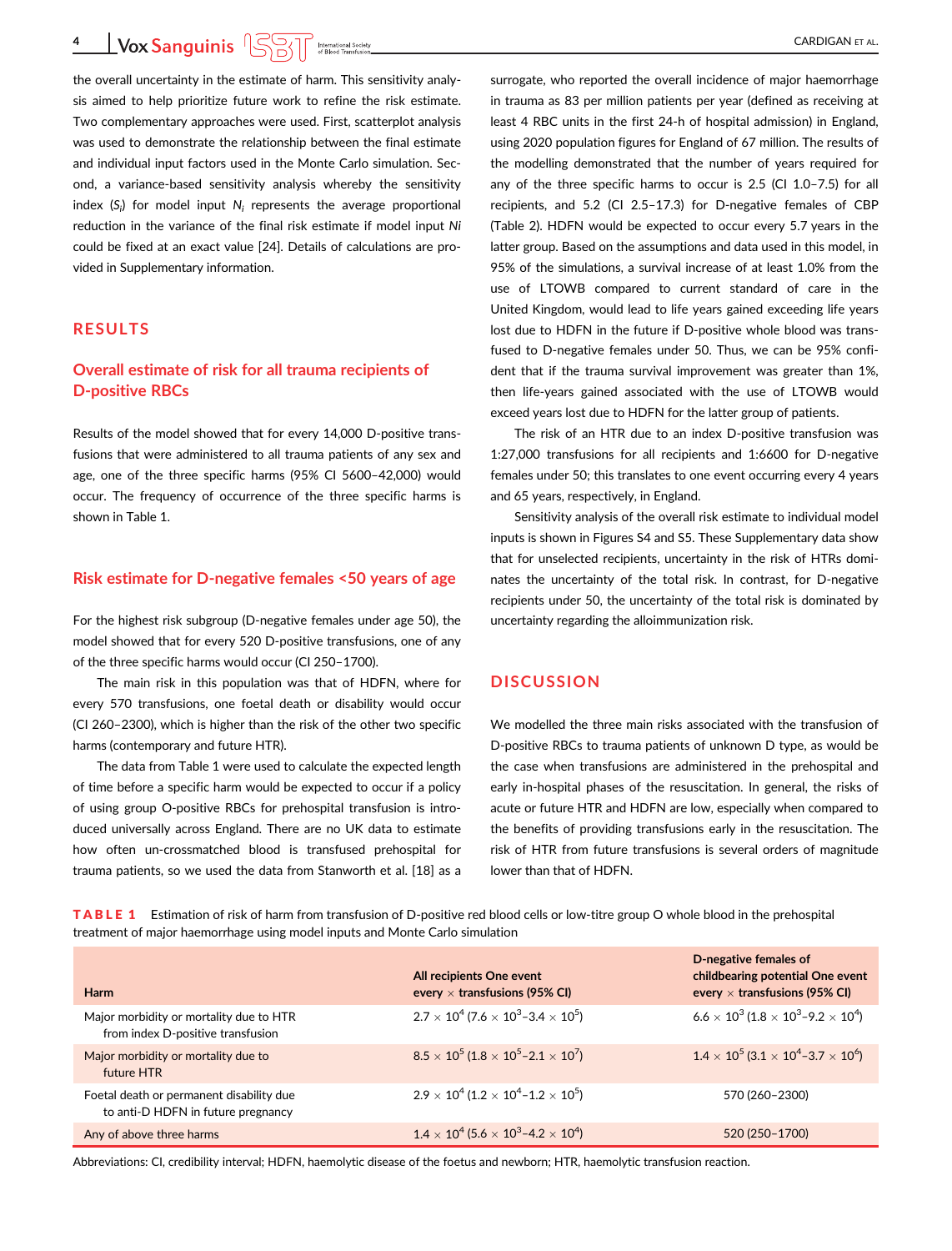TABLE 2 Predicted number of years to observation of harm in England based on model if a change in policy to use D-positive red blood cells or low-titre group O whole blood was implemented

|                                                                                           | <b>All recipients</b> | D-negative females of<br>childbearing potential |
|-------------------------------------------------------------------------------------------|-----------------------|-------------------------------------------------|
| Prehospital<br>transfusions<br>per year                                                   | 5561                  | 100                                             |
| Years to one HTR<br>major morbidity or<br>death due to index<br>D-positive<br>transfusion | $4.8(1.4-61)$         | $66(18-910)$                                    |
| Years to one future<br>HTR major<br>morbidity or death                                    | 150 (35-3700)         | 1400 (310-37,000)                               |
| Years to one future<br>anti-D HDFN<br>death or disability                                 | $5.2(2.2 - 21.6)$     | $5.7(2.6 - 22.5)$                               |
| Years to any of three<br>above harms                                                      | $2.5(1.0 - 7.5)$      | $5.2(2.5 - 17.3)$                               |

Abbreviations: HDFN, haemolytic disease of the foetus and newborn; HTR, haemolytic transfusion reaction.

The most feared sequelae of transfusing D-positive RBCs to patients who are later found to be D-negative is foetal demise or the requirement for intensive, and often invasive, ante- and post-partum management of HDFN. These data predict that one foetal death or disability due to HDFN will occur for every 500 transfusions to females of CBP (once every 5 years in practice in England), if exclusively Dpositive transfusions are provided in the prehospital setting to all patients. Our modelling assumed that D-positive blood would be exclusively transfused instead of RBC negative units, that is, the scenario with the highest potential for causing anti-D-related adverse events. If D-positive blood is provided as a 50:50 mix with D negative units, or only if D-negative units are unavailable, then these risks would be lower. At one large American trauma centre [25], the authors calculated that the overall risk of experiencing HDFN would be 1.2/100 transfused D-negative females, or approximately 1 HDFN case every 20 years. At another American trauma centre, it was estimated that it would take 250 years for 3–30 females, to become D-alloimmunized due to the relative infrequency at which these females are transfused at that centre [17]. During this time, 500 females of CBP would die from haemorrhage if prehospital transfusions were not available. We predicted that a case of HDFN would be expected to occur in England more frequently than at these American centres, likely due to the total higher number of females of CBP, approximately 20-fold that would be transfused throughout the country of England compared to the number transfused at a few regional trauma centres.

The strength of our study is that we have, for the first time, modelled the risk of a national policy change to the use of group O D-positive blood in the prehospital setting, based on the best available data and applied accepted mathematical modelling to illustrate the uncertainty in these estimates. This modelling permits the estimation of a credible range of frequencies for the potential risk, taking account of

the uncertainty in the assumptions in parallel, allowing the use of conservative risk estimates in policy making. There is a high level of uncertainty regarding some of the underlying assumptions due to limited data on the frequency of occurrence of many of the events that were modelled. For example, the uncertainty surrounding the frequency of the overall risk of the three specific harms for females of CBP is dominated by uncertainty over the risk of alloimmunization. It can be seen from the factor analysis scatterplot that if the risk of immunization was 10%, then we would expect to see a specific harm every 7–17 years, whereas if the alloimmunization risk was 40%, we would expect to see a harmful event every 1–5 years. Nevertheless, the effect of uncertainty in the other variables means that the variance of the final risk estimate would only be reduced by 11% even if the value for risk of alloimmunization were certain. In other words, expending effort in performing studies to firm up the alloimmunization risk assumption would not have a large impact on final risk estimates.

While a rate of having any one of the three studied specific harms occurring once for every  $14 \times 10^3$  D-positive transfusions in the overall population is nearly the same as the reported rate of transfusion-associated circulatory overload (1:25  $\times$  10<sup>3</sup> transfusions) [23], the rate of anti-D-mediated HDFN among D-negative females of CBP is much higher at (one case of HDFN per  $52 \times 10^1$  D-positive transfusions) in the prehospital setting. However, the survival benefits of early transfusion in trauma resuscitation must be balanced against these risk estimates. Based on the data used in our model, life years gained from a 1% reduction in mortality compared to current standard of care would be expected to exceed life years lost due to the risk of HDFN for D-negative females under 50 years of age. This value would be lower for all recipients of LTOWB prehospital since any survival benefit would be seen across the entire population with little increased risk of HDFN compared to that for D-negative females under 50. Compared to using only saline as the resuscitation fluid, several studies have demonstrated significantly better survival when blood products are administered during the patient's transport to the hospital [6–9]. Most of the air ambulance services in England already provide D-negative RBCs to their patients as well as some form of plasma, thus not conferring a risk of D-alloimmunization. So why change the current standard of care? Although the UK blood services have managed to supply D-negative RBC to prehospital services, if demand rises, further demand for D-negative RBCs may outstrip supply, and if this occurs, the resuscitation options would be either to revert to saline with its inherent risks and little benefit to the injured recipient [26], or to transfuse D-positive RBCs or LTOWB. Riskassessments like this one, are vital to estimating the risks of harmful events associated with transfusion of D-positive units to D negative recipients. These need to be balanced against the benefits of either red cell or whole blood transfusion in the prehospital setting, which will depend upon the standard of care and availability of D-negative units in each jurisdiction. It would also be possible to mitigate the risk of HDFN by using D-positive blood only for males, and D-negative LTOWB for women of CBP. However, in practice, prehospital teams may find it challenging to store, transport and provide multiple types of blood.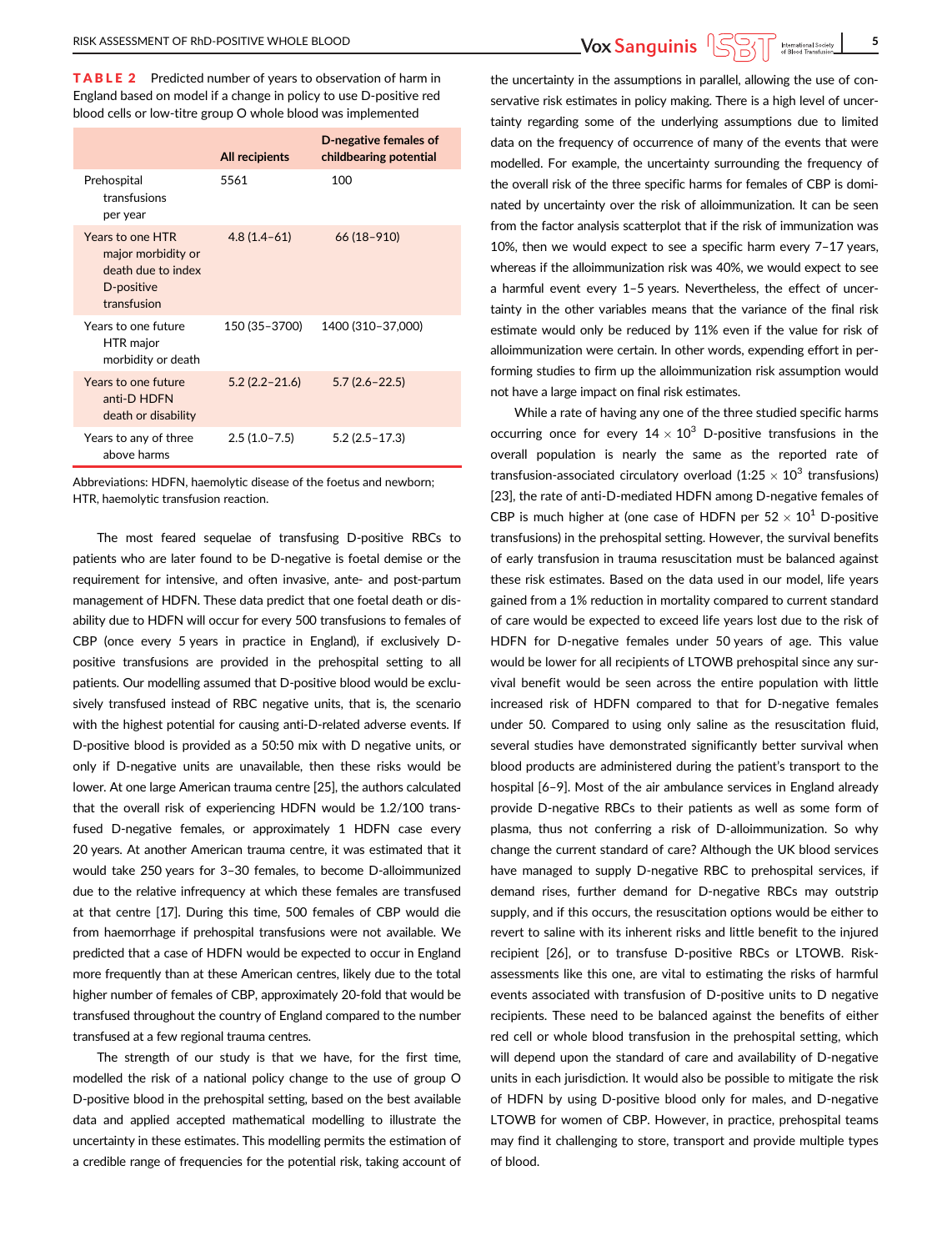The current philosophy of resuscitating trauma patients early with blood transfusion is shifting towards providing a balanced resuscitation that includes platelets in addition to RBCs and plasma, similar to whole blood [10–12]. Multiple donor qualifications are required in order to be eligible to donate LTOWB, which makes it challenging for blood providers to supply RhD-negative LTOWB to all trauma patients. As a result of these supply issues, the use of D-positive LTOWB and RBCs for injured patients early in their resuscitation is becoming a common practice at least in the United States; in an international survey of LTOWB practice (mainly from the United States), 27% of the respondents reported using D-positive LTOWB for females of any age [27], while a survey of American Level 1 trauma centres revealed that 51% would administer a D-positive LTOWB unit to a female of CBP whose D-type was unknown in a bleeding emergency [28].

Based on these risk estimates, a survival benefit of 1% or greater from transfusing red cells compared with no transfusion or whole blood versus red cells in the prehospital setting, outweigh the risks of harmful events associated with transfusion of D-positive units to D-negative recipients. In addition, reallocation of D-negative RBCs away from prehospital use would facilitate the provision of these scarce RBCs to patients who are already D-alloimmunized, and patients who require antigen-matched RBC such as sickle cell disease patients for whom alloimmunization could pose dire long term health consequences. A survey of transfusion and trauma services directors at the 30 largest children's specialty hospitals in the United States revealed some reluctance to enroll injured girls of unknown D-type in a study of D-positive LTOWB transfusion versus component therapy, consistent with the traditional practice of providing D-negative blood components in this clinical setting [29]. However, in a survey of staff at a large American university, 90% of the respondents who were females of CBP indicated that they would accept a lifesaving transfusion even with the knowledge that it could harm future pregnancies [30]. Further work is needed to understand the views of patients and the general public as to whether these risk are acceptable, so that their views can be taken into account when determining policy. In addition, protocols and surveillance for follow-up of D-negative females of CBP who receive D-positive whole blood or red cells are required.

#### ACKNOWLEDGEMENTS

L.G., R.C., T.L., A.W. and M.Y. contributed to the study design and interpretation of data; T.L. performed the mathematical modelling; R.C. and T.L. drafted the manuscript. All authors reviewed and revised the manuscript. The authors thank Barnaby Roberts, Venus Ahmed, Peter O'Boyle (Health Protection Analysis, Department of Health and Social Care, London, United Kingdom) for critical appraisal of this manuscript.

## CONFLICT OF INTEREST

R.C. is a member of Terumo BCT's Physician Advisory Board, L.G. and M.Y. have received expenses for speaking at conferences sponsored by Terumo BCT.

## ORCID

#### Rebecca Cardigan **b** <https://orcid.org/0000-0001-6823-8937>

### REFERENCES

- 1. Hunt BJ, Allard S, Keeling D, Norfolk D, Stanworth SJ, Pendry K, et al. A practical guideline for the haematological management of major haemorrhage. Br J Haematol. 2015;170:788–803.
- 2. Holcomb JB, Jenkins D, Rhee P, Johannigman J, Mahoney P, Mehta S, et al. Damage control resuscitation: directly addressing the early coagulopathy of trauma. J Trauma Ini Infect Crit Care. 2007:62: 307–10.
- 3. Spinella PC, Holcomb JB. Resuscitation and transfusion principles for traumatic hemorrhagic shock. Blood Rev. 2009;23:231–40.
- 4. Van PY, Holcomb JB, Schreiber MA. Novel concepts for damage control resuscitation in trauma. Curr Opin Crit Care. 2017;23:498–502.
- 5. Cap AP, Pidcoke HF, Spinella P, Strandenes G, Borgman MA, Schreiber M, et al. Damage control resuscitation. Mil Med. 2018; 183:36–43.
- 6. Guyette FX, Sperry JL, Peitzman AB, Billiar TR, Daley BJ, Miller RS, et al. Prehospital blood product and crystalloid resuscitation in the severely injured patient: a secondary analysis of the prehospital air medical plasma trial. Ann Surg. 2021;273:358–64.
- 7. Shackelford SA, del Junco DJ, Powell-Dunford N, Mazuchowski EL, Howard JT, Kotwal RS, et al. Association of prehospital blood product transfusion during medical evacuation of combat casualties in Afghanistan with acute and 30-day survival. JAMA. 2017;318: 1581–91.
- 8. Sperry JL, Guyette FX, Brown JB, Yazer MH, Triulzi DJ, Early-Young BJ, et al. Prehospital plasma during air medical transport in trauma patients at risk for hemorrhagic shock. N Engl J Med. 2018; 379:315–26.
- 9. Rehn M, Weaver A, Brohi K, Eshelby S, Green L, Roislien J, et al. Effect of prehospital red blood cell transfusion on mortality and time of death in civilian trauma patients. Shock. 2019;51:284–8.
- 10. Yazer MH, Cap AP, Spinella PC. Raising the standards on whole blood. J Trauma Acute Care Surg. 2018;84:S14–7.
- 11. Yazer MH, Cap AP, Spinella PC, Alarcon L, Triulzi DJ. How do I implement a whole blood program for massively bleeding patients? Transfusion. 2018;58:622–8.
- 12. Seheult JN, Bahr MP, Spinella PC, Triulzi DJ, Yazer MH. The Dead Sea needs salt water… massively bleeding patients need whole blood: the evolution of blood product resuscitation. Transfus Clin Biol. 2019;26:174–9.
- 13. Seheult JN, Stram MN, Sperry J, Spinella PC, Triulzi DJ, Yazer MH. In silico model of the dilutional effects of conventional component therapy versus whole blood in the management of massively bleeding adult trauma patients. Transfusion. 2019;59:146–58.
- 14. Beckman N, Yazer M, Land K, Chesneau S, Caulfield J. Blood banks meet the paradox of Gabriel's Horn: what are the options to maintain supply as demand decreases?: blood supply and demand paradox. Transfus Med. 2016;26:170–6.
- 15. Dunbar NM, Yazer MH, the OPTIMUS Study Investigators on behalf of the Biomedical Excellence for Safer Transfusion (BEST) Collaborative. O- product transfusion, inventory management, and utilization during shortage: the OPTIMUS study: O-utilization. Transfusion. 2018;58:1348–55.
- 16. Yazer MH, Jackson B, Beckman N, Chesneau S, Bowler P, Delaney M, et al. Changes in blood center red blood cell distributions in the era of patient blood management: the trends for collection (TFC) study. Transfusion. 2016;56:1965–73.
- 17. McGinity AC, Zhu CS, Greebon L, Xenakis E, Waltman E, Epley E, et al. Prehospital low-titer cold-stored whole blood: philosophy for